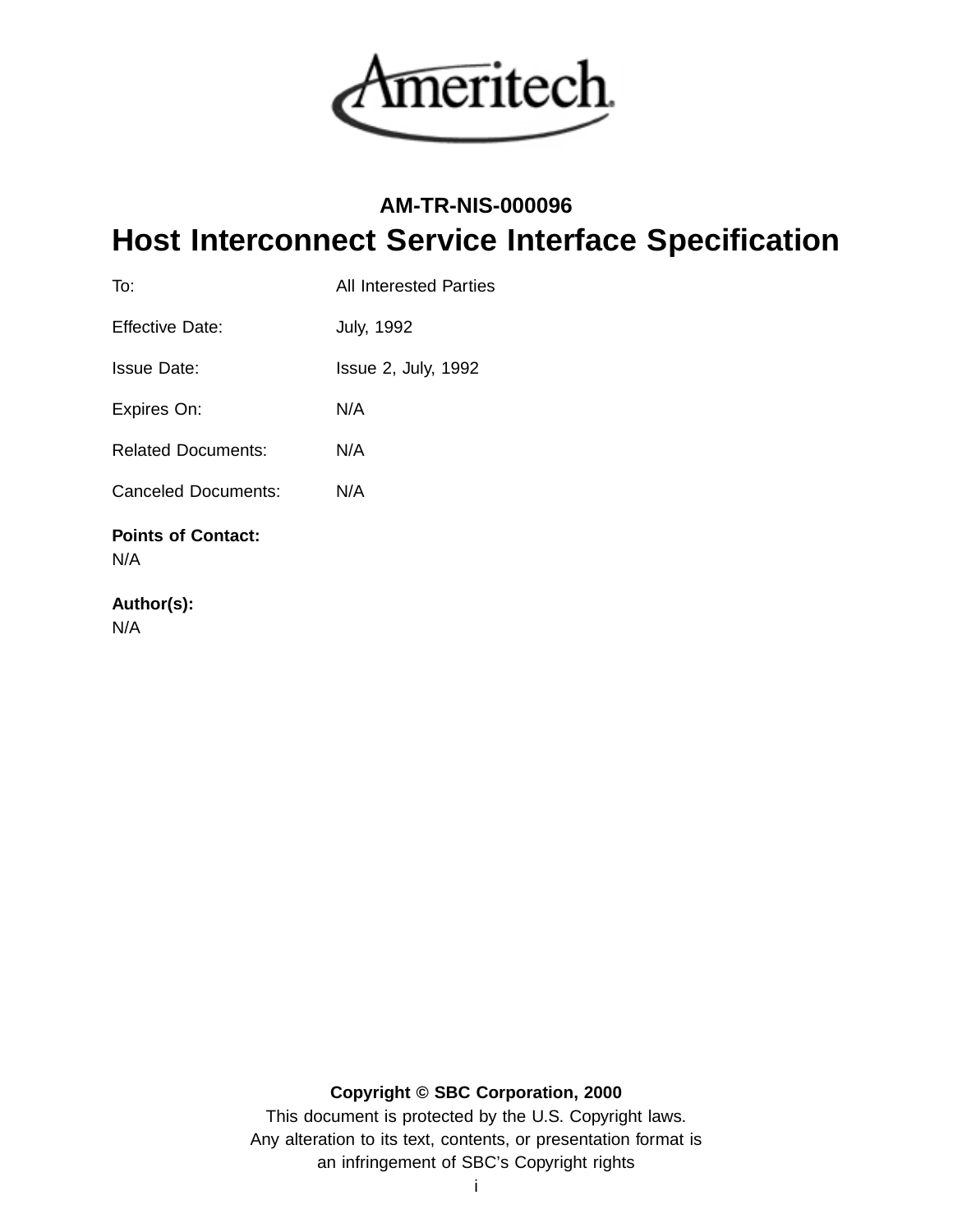| <b>SBC Practice</b>      | <b>AM-TR-NIS-000096</b><br><b>Issue 2, July, 1992</b> |  |
|--------------------------|-------------------------------------------------------|--|
| <b>Table of Contents</b> |                                                       |  |
| 1. PURPOSE               | -2                                                    |  |

|    |         | 2. CHANGE AND REISSUE                        | 3  |
|----|---------|----------------------------------------------|----|
| 3. | GENERAL |                                              | 3  |
|    |         | 4. HOST INTERCONNECT SERVICE CHARACTERISTICS | 3  |
|    |         | 5. HOST INTERCONNECT SERVICE ARCHITECTURE    | 4  |
|    |         | 6. USER NETWORK INTERFACE                    | 8  |
|    |         | 7. REFERENCES                                | 10 |
|    | 7.1.    | <b>Primary References</b>                    | 10 |
|    | 7.2.    | <b>Secondary References</b>                  | 10 |

**Copyright © SBC Service, Inc. 2000**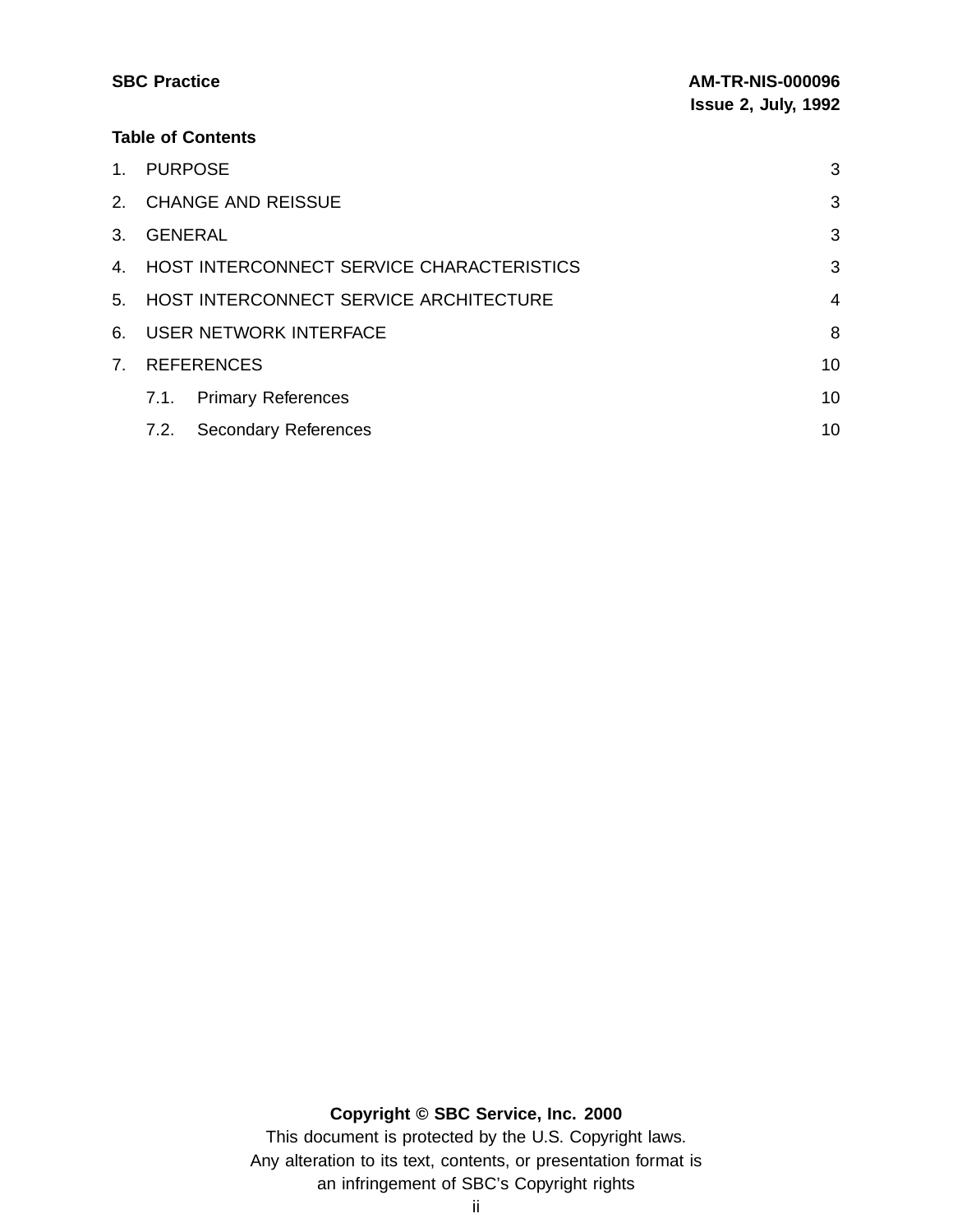## **TECHNICAL REFERENCE NOTICE**

This Technical Reference is published by Ameritech to provide a technical description of the Ameritech Host Interconnect Service.

Ameritech reserves the right to revise this document for any reason including, but not limited to, conformity with standards promulgated by various agencies, utilization of advances in the stage of the technical arts, or the reflection of changes in the design of any equipment, techniques or procedures described or referred to herein.

**AMERITECH MAKES NO REPRESENTATION OR WARRANTY, EXPRESS OR IMPLIED, WITH RESPECT TO THE SUFFICIENCY, ACCURACY, OR UTILITY OF ANY INFORMATION OR OPINION CONTAINED HEREIN. AMERITECH EXPRESSLY ADVISES THAT ANY USE OF OR RELIANCE UPON THIS TECHNICAL REFERENCE IS AT THE RISK OF THE USER AND THAT AMERITECH SHALL NOT BE LIABLE FOR ANY DAMAGE OR INJURY IN-CURRED BY ANY PERSON ARISING OUT OF THE SUFFICIENCY, ACCURACY, OR UTILITY OF ANY INFORMATION OR OPINION CONTAINED HEREIN.**

This document is not to be construed as a suggestion to any manufacturer to modify or change any of its products, nor does this document represent any commitment by Ameritech, or any Ameritech Operating Company (AOC) to purchase any product, whether or not it provides the described characteristics.

Ameritech does not recommend products, and nothing contained herein is intended as a recommendation of any product to anyone.

Nothing contained herein shall be construed as conferring by implication, estoppel, or otherwise any license or right under any patent, whether or not the use of any information herein necessarily employs an invention of any existing or later issued patent.

Ameritech reserves the right not to offer any or all of these services and to withdraw any or all of them at any future time.

Document may be ordered from Ameritech by contacting the Document Order Center at (847) 248-4324.

#### **Copyright © SBC Service, Inc. 2000**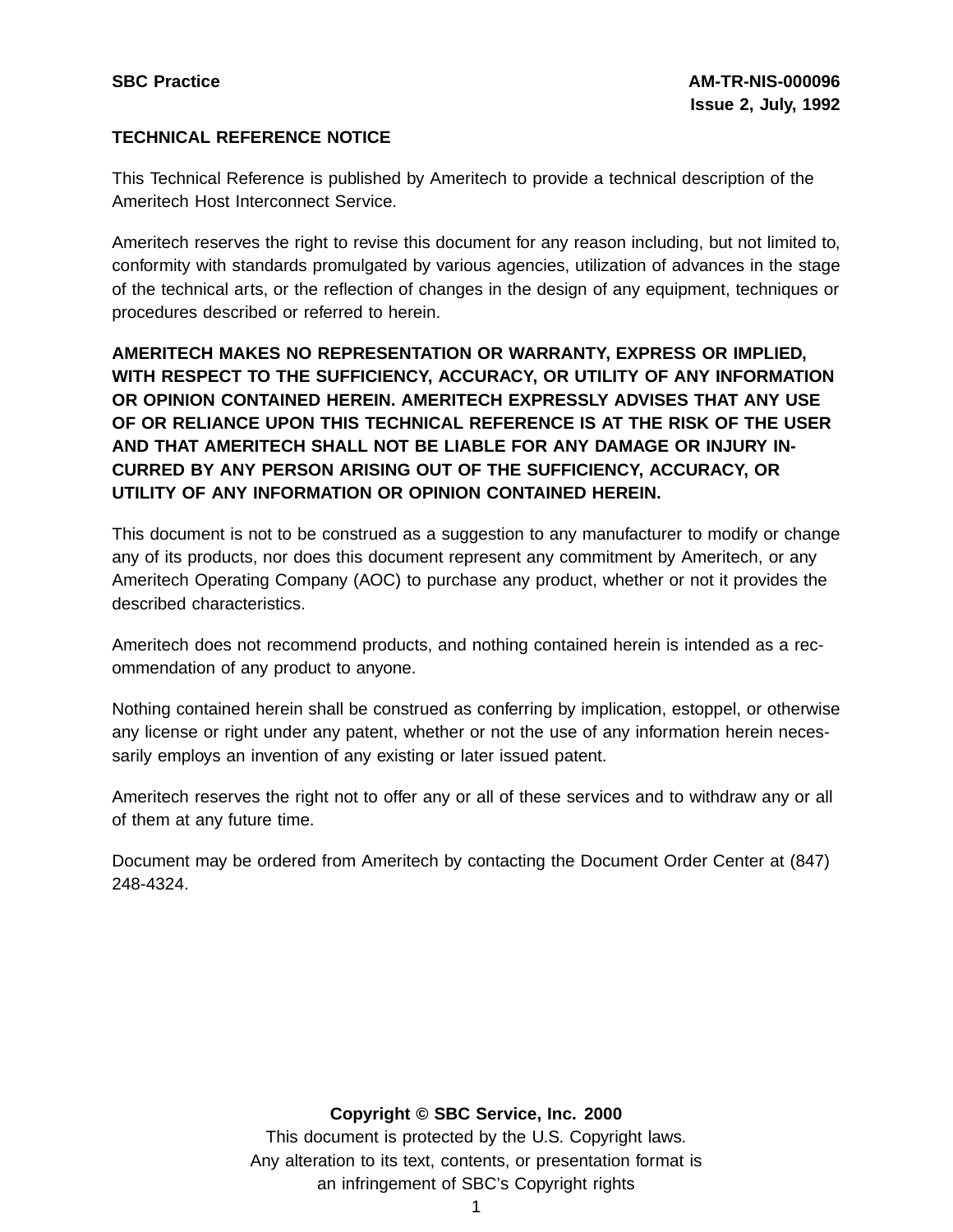## **Copyright © SBC Service, Inc. 2000**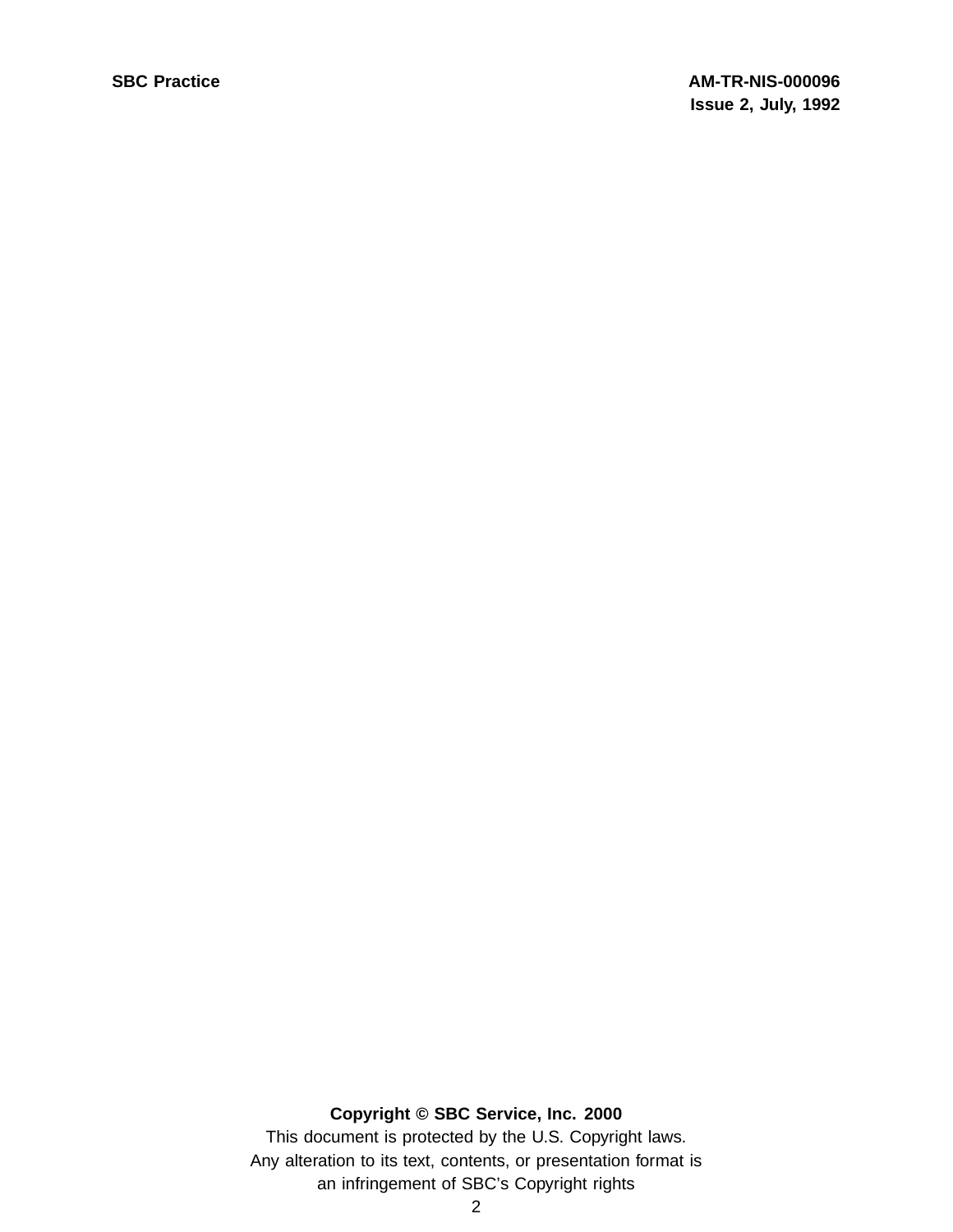## **1. PURPOSE**

This document describes a single mode fiber, User Network Interface specification for Ameritech's proposed Host Interconnect Service.

## **2. CHANGE AND REISSUE**

This is a second issue of this document. It has been modified to reflect certain technical enhancements that increase the flexibility of the interface.

## **3. GENERAL**

The Host Interconnect Service provides high-speed, optical fiber-based transmission of the ES-CON XDF<sup>™</sup> (Trademark of International Business Machines Corporation (IBM).) (Enterprise System CONnection eXtended Distance Feature) protocol. This protocol is used to connect mainframe computing environments to both CPUs and peripherals. Although, the ESCON (Trademark of International Business Machines Corporation (IBM).) protocol is primarily used in an IBM (Trademark of International Business Machines Corporation (IBM).) based environment (in support of IBMs Enterprise System Architecture/390<sup>""</sup> (Trademark of International Business Machines Corporation (IBM).), this published protocol may be supported by other vendors, either to connect their peripheals to mainframes or to interconnect their own mainframes.

The service will be marketed as a private dedicated optical circuit. It will allow customers to extend their host ESCON channels beyond the confines of the customers' own premises. With the service, mainframe computers using a channel architecture and their peripherals will no longer be limited to a single premise or intracampus applications. It permits a user of ESCON compatible hardware to extend the operating range of host to peripheral or host to host applications.

## **4. HOST INTERCONNECT SERVICE CHARACTERISTICS**

The Host Interconnect Service supports a transmission rate of 200 Mbps over dedicated, single-mode, optical fiber pairs. One pair is required for each ESCON I/O channel supported. Two basic configurations are supported, point-to-point and multipoint. In a point-to-point configuration the service will link two customer locations with a dedicated connection. In a multipoint configuration the service will support ESCON connections between multiple customer locations. These configurations are explained in Section 5.

The Host Interconnect Service provides transmission of the ESCON protocol. ESCON allows channel connections between mainframes and peripheral devices such as Direct Access Storage Devices (DASD), Tape Controllers, and Communications Front End Processors (FEPs) or other CPUs to be extended beyond the limit of 200 Meters provided by copper channel ("bus

## **Copyright © SBC Service, Inc. 2000**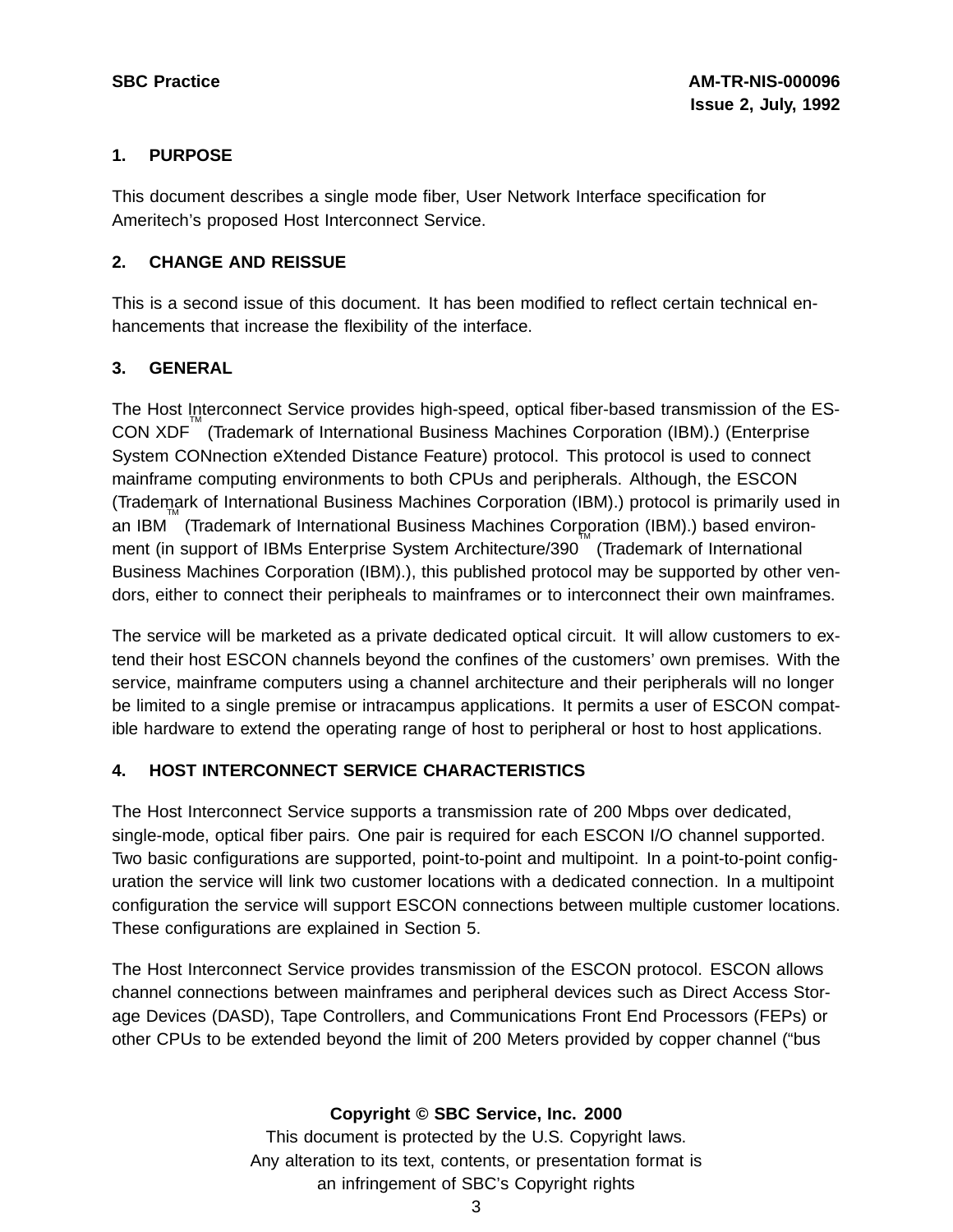and tag") cables. ESCON XDF which is IBM's single mode fiber host connection allows the channel to be extended beyond the vicinity of the main frame up to 60 Kilometers.

Communications architectures based on ESCON protocols may have stringent distance limitations. These fall into two categories, those based upon attenuation of the optical signal due to the length of the link, and those due to timing interactions between the applications supported by the computing equipment at either end of the channel. The maximum link loss for a single mode ESCON link is limited to 14 dB. Ameritech's Host Interconnect Service will provide a link loss of no more than 12.5 dB of the receive fiber of any link at the network interface. (See Section 3.3 of IBM's Enterprise Systems Architecture / 390- ESCON VO Interface, Physical Layer document, references as primary reference [1] of Section 7.1 of this document.)

The timing limitations provide constraints on the entire length of any ESCON channel, which are largely dependent upon the specific hardware supported on either end of the channel. Ameritech, in engineering the service, will need to know the specific hardware and the timing/ distance limitations at each end of the channels being transported. This information will be used to engineer the Host Interconnect Service transport link for channels so that they do not violate the known distance limitations of the configuration being supported. Because of specific internal configurations of Ameritech's network, there may be some configurations that may be supported because of these timing/distance limitations. Since the maximum allowed length of a channel refers to its total length, the entire configuration of the channel, both on the customer premises and in the Ameritech network, will need to be considered in designing a Host Interconnect Service link for any customer.

Examples of such timing/distance limitations from IBM's documentation are: (See Section 7.1 Secondary Reference [1]. These values are subject to change by the CPE vendor.

| IBM CPU to IBM ESCON compatible DASD      | 9 Kilometers (Km) |
|-------------------------------------------|-------------------|
| IBM CPU to IBM ESCON compatible Tape      | 23Km              |
| IBM CPU to IBM ESCON compatible Front End | 43Km              |
| <b>IBM CPU to IBM CPU</b>                 | 60Km              |
| IBM CPU to IBM BUS/TAG CONVERTER          | 3Km               |

Equipment from other vendors may have different timing/distance limitations.

## **5. HOST INTERCONNECT SERVICE ARCHITECTURE**

Two configurations are supported for providing the transport for the ESCON XDF channel, 1) point-to-point, and 2) multipoint. The configurations are illustrated in Figures 1 and 2.

An ESCON XDF channel can be made up of the following components.

#### **Copyright © SBC Service, Inc. 2000**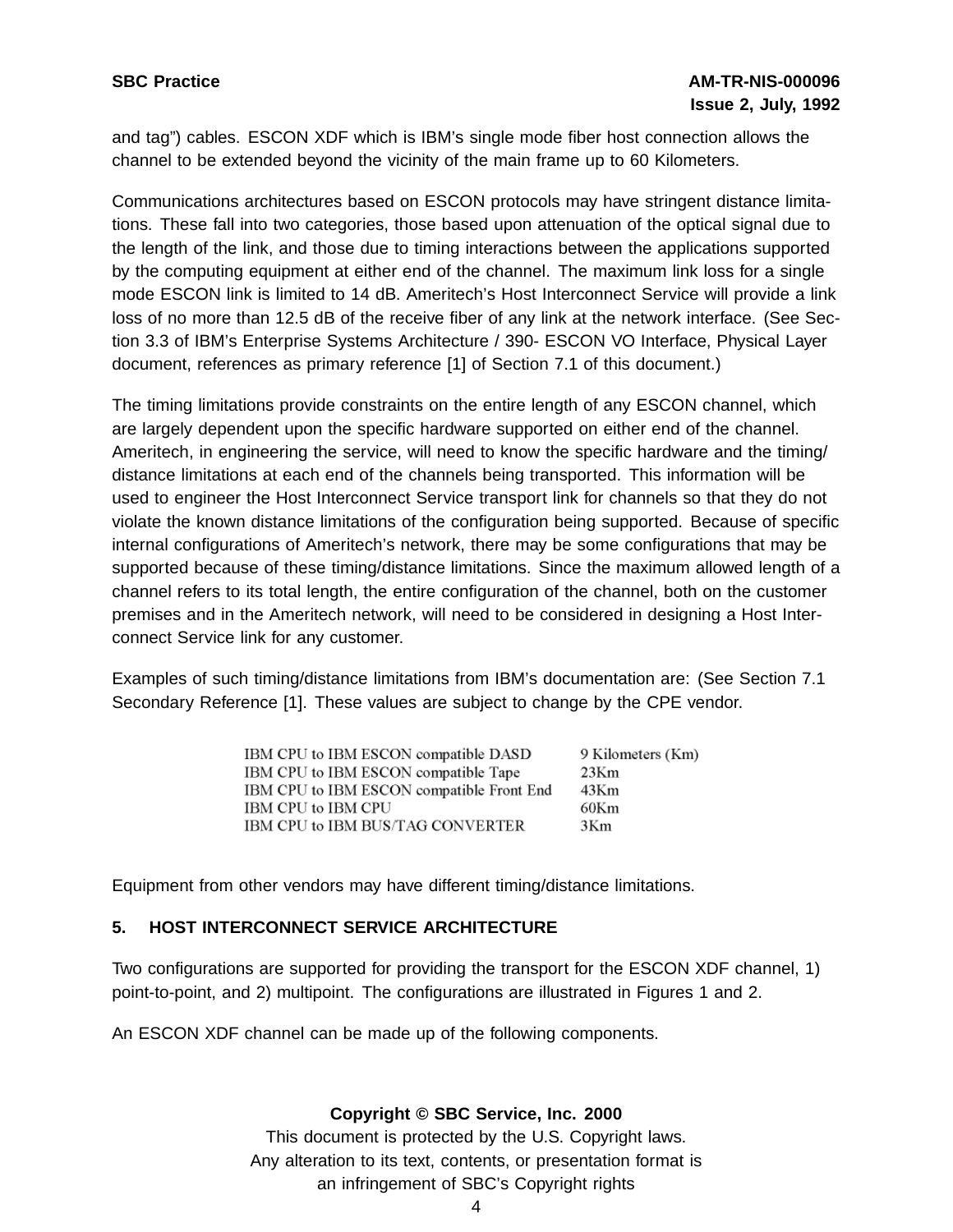- Pairs of half duplex fiber links supporting a transport rate of 200 Mbps.
- Customer owned processor channels on the CPU which terminate the ESCON channels.
- Up to two "Directors" ("Director" is IBM's terminology for any device which provides, switching, optical regeneration, or conversion from single mode to multi mode transport for an ESCON channel.) which provide signal regeneration and switching for the channel.
- Regenerators which provide signal regeneration for the channel.
- <sup>A</sup> channel termination at the peripheral devices (or remote CPU) for ESCON protocols.

The network interface between Ameritech's Host Interconnect Service will be a fiber connector that links the customer's single-mode fiber to Ameritech's fiber. The "receive" fiber is always "lit" by the Director of Regenerator in Ameritech's Network, while the "transmit" fiber is always "lit" by the customer's CPE. (See Figure 3).

The Host Interconnect Service architecture requires a minimum of one Director or Regenerator in the Ameritech Network to support management of the service. There can, however, be at most two Directors in any path between any ESCON link, and there can be only one switchable Director in the link. Because of the limitations on the number of Directors that can be placed on a channel, customers need to take this into account. This will affect the overall configurations in general and the number of customer owned Directors in particular.

In Figure 1, point-to-point architecture, the Regenerator in Ameritech's network is passive, in that it provides regeneration and network management functionality only. Any switching will be performed by a customer's Director. Since a Regenerator will be used within Ameritech's network the customer may place up to two Directors in the channel as fits the customer's requirements.

In Figure 2 - multipoint configuration, the messages sent over the channel, will be routed via a network based "Director" to the appropriate destination point/s. This routing will occur on a message by message basis depending on routing information carried in the message as defined in the ESCON protocols. The Director for multipoint configuration in Ameritech's network performs the switching functions, and since there can be only one switchable Director on the link, a second Director, which is customer owned, cannot be configured to switch the channel messages.

## **Copyright © SBC Service, Inc. 2000**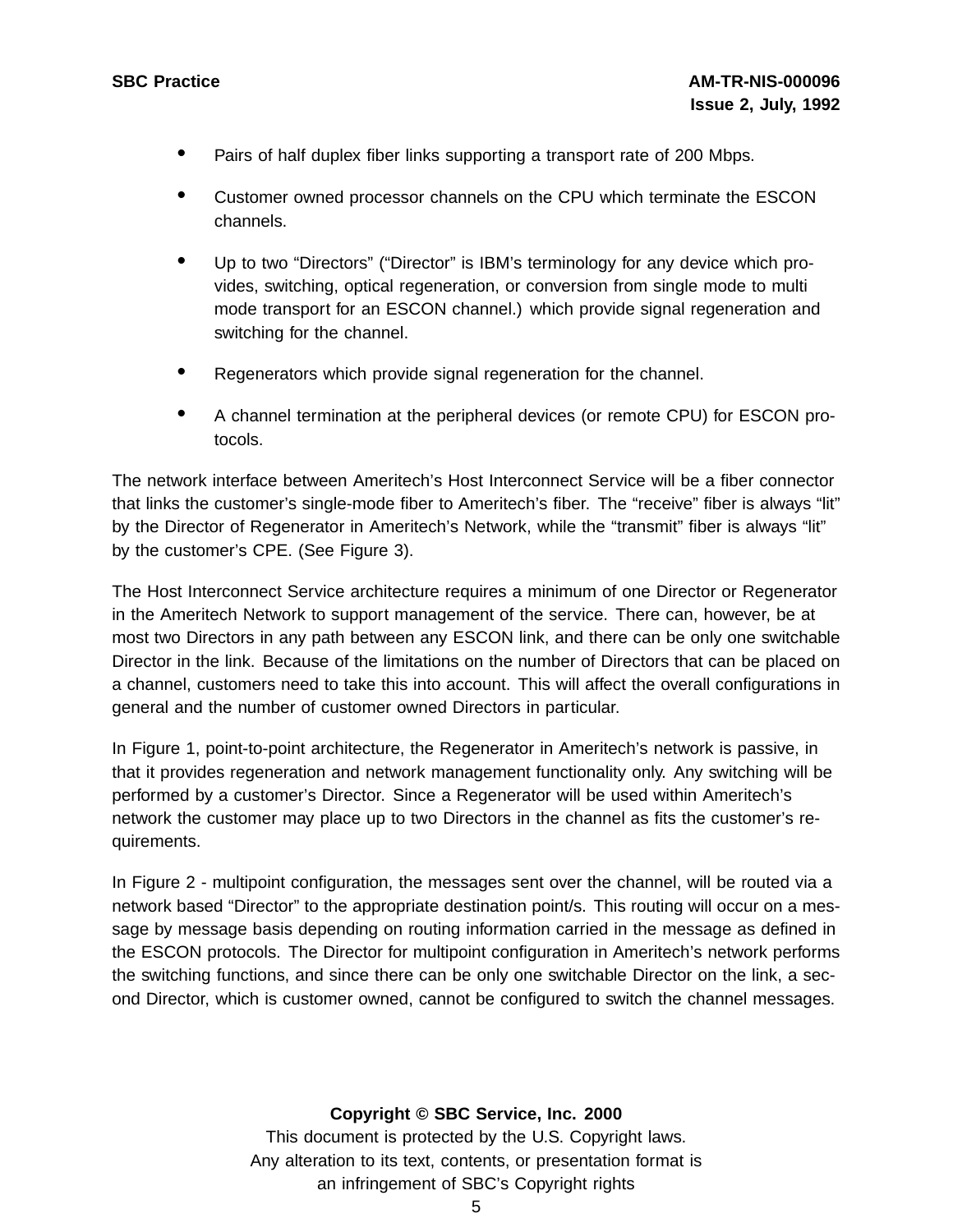

## **Figure 1. Host Interconnect Point-to-Point Service**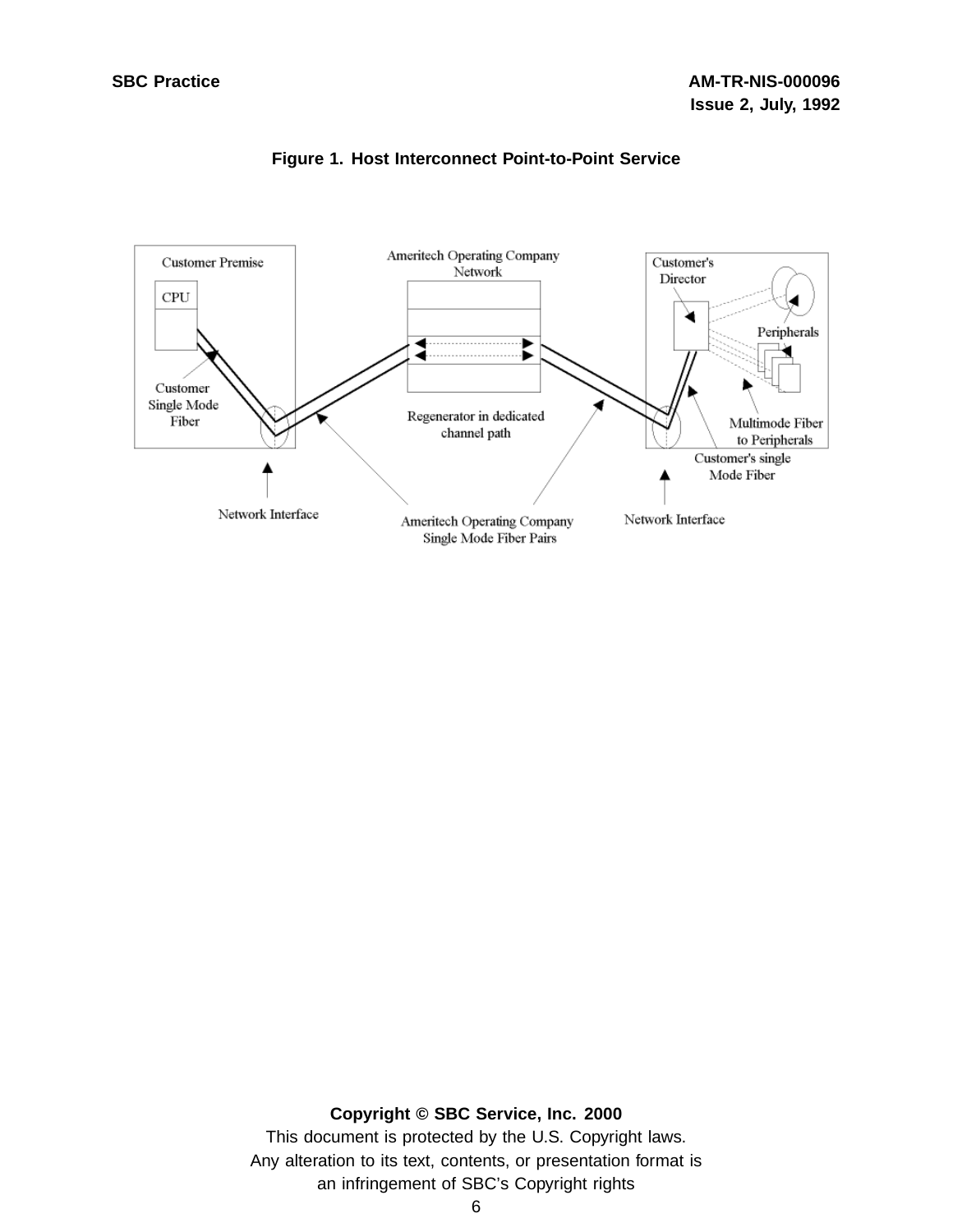

#### **Figure 2. Host Interconnect Service Multipoint Service**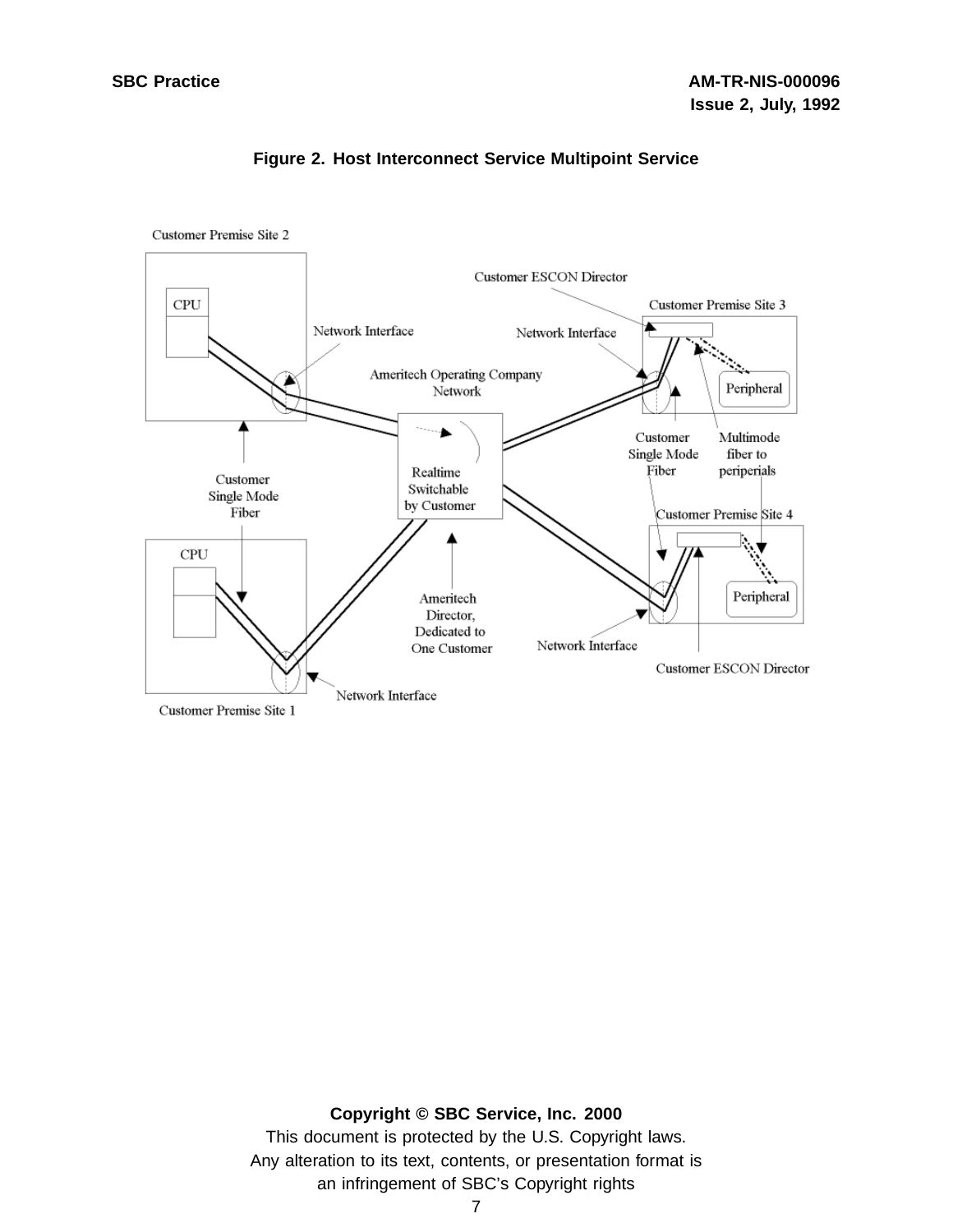



## **6. USER NETWORK INTERFACE**

The ESCON protocol is not based upon the International Standards Organization (ISO) seven layer model of data communications, instead it can be divided into three levels. The physical level which defines the actual transmission of the information over the fiber medium. A link level which defines those messages which are involved in the control of the link (channel processor, control units and Directors) which carry the channel and a device level which defines the messages required to control operations to and from a specific I/O device.

The ESCON protocols as defined by IBM support both multimode and single mode fiber. (See References [1] and [2] of Primary References - Section 7.1) Single mode optical transport is referred to in IBM's documentation as the Extended Distance Feature (XDF). The Ameritech Host Interconnect Service will only transport the single mode "XDF" version of the protocol. The maximum length allowed for any span of single mode cable is 20Km. Shorter lengths may be

## **Copyright © SBC Service, Inc. 2000**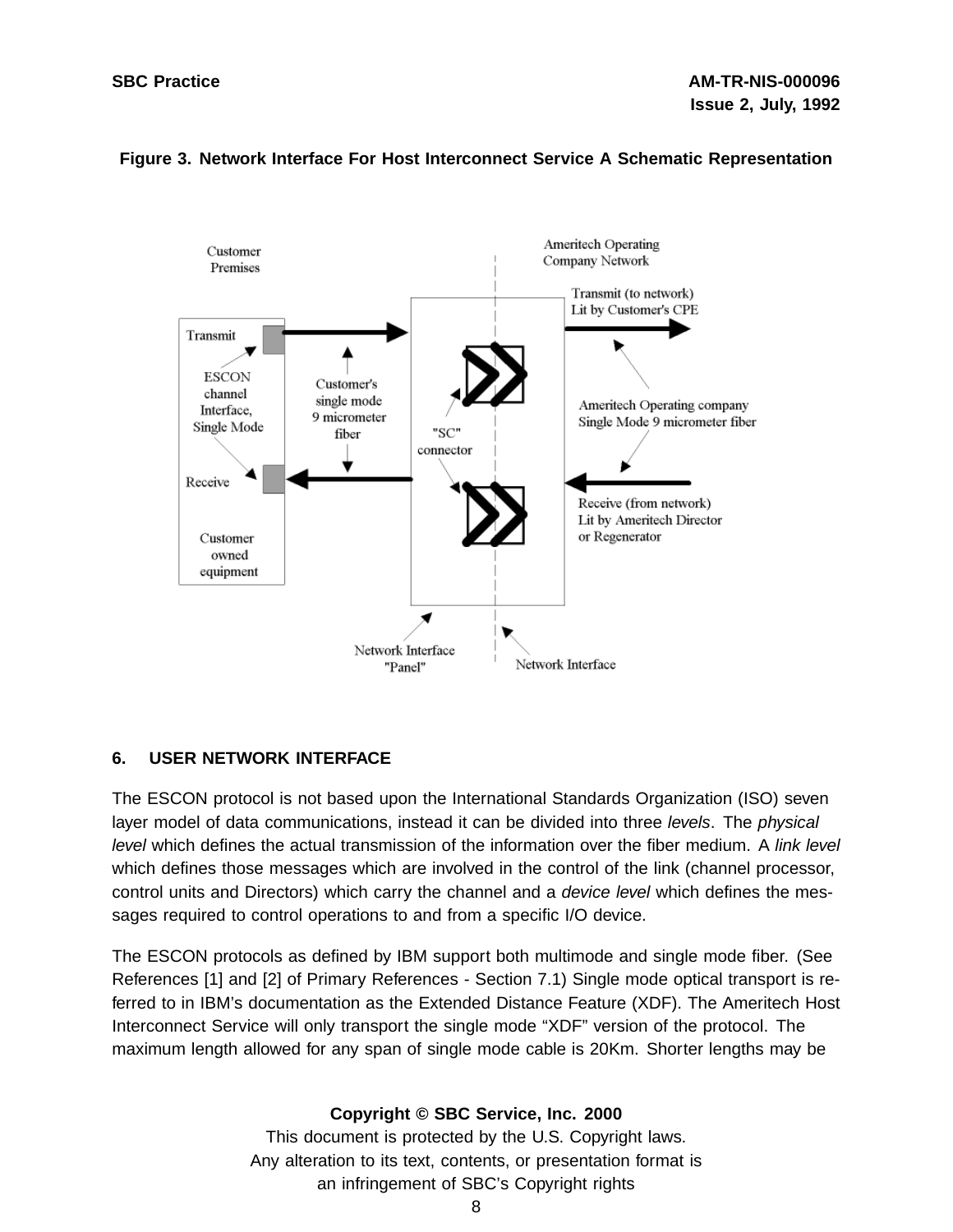required for certain applications, and multiple spans may be required for other ESCON applications.

The physical level Network Interface (NI) offered by Ameritech in this specification is 9 micrometer single mode fiber.

The NI between the customer's fiber (This constitutes the Network Interface indicated in Figures 1, 2 and 3.) and Ameritech's network will be a pair of SC fiber connectors as described in Primary Reference [3] in Section 7.1 on each member of the pair of fibers. Converter cables to convert to other standard connectors such as FC terminations which may able required to connect the termination to vendor customer premise cabling are readily available commercially.

If customers require multimode fiber on their premises, they have two options:

- 1. Convert Ameritech's single mode fiber interface to mutlimode via customer owned equipment.
- 2. Use the Ameritech Host Interconnect Multimode Interface described in AM TR-NIS-000107. In this configuration of the Host Interconnect Service the customer interface described in this document will be used on one end of a customer's link and the interface described in Ameritech's Network Interface AM TR-NIS-000107 on the other end.

The specific architecture of any instance of the Host Interconnect Service will be based upon customer needs and Ameritech's engineering of the HIS service.

The physical layer over the interface outlined in this document is that described in IBM's documentation, Enterprise Systems Architecture/390- ESCON I/O Interface, Physical Layer, Chapters 1 and 3 (See Reference [1] of Primary Reference Section 7.1 of this document. Section 3.4 of the Primary Reference [1] (labeled Single-Mode interface Connection) does not apply to our interface.). Figure 3 provides a schematic view of the physical connection to the Host Interface Service link.

An Overview of the use of the link level and device level protocols in an IBM based computing environment is provided in the following IBM documentation:

- Introducing the Enterprise Systems Connection
- Planning for the Enterprise System Connection Link (These documents are listed in the network disclosure for illustrative purposes only.)

See Section 7.1 Secondary References [1] & [2]

The protocols defined in the above document allow a "channel processor" on the host computer to communicate with a peripheral "control unit" of another processor at the far end of the ES-

## **Copyright © SBC Service, Inc. 2000**